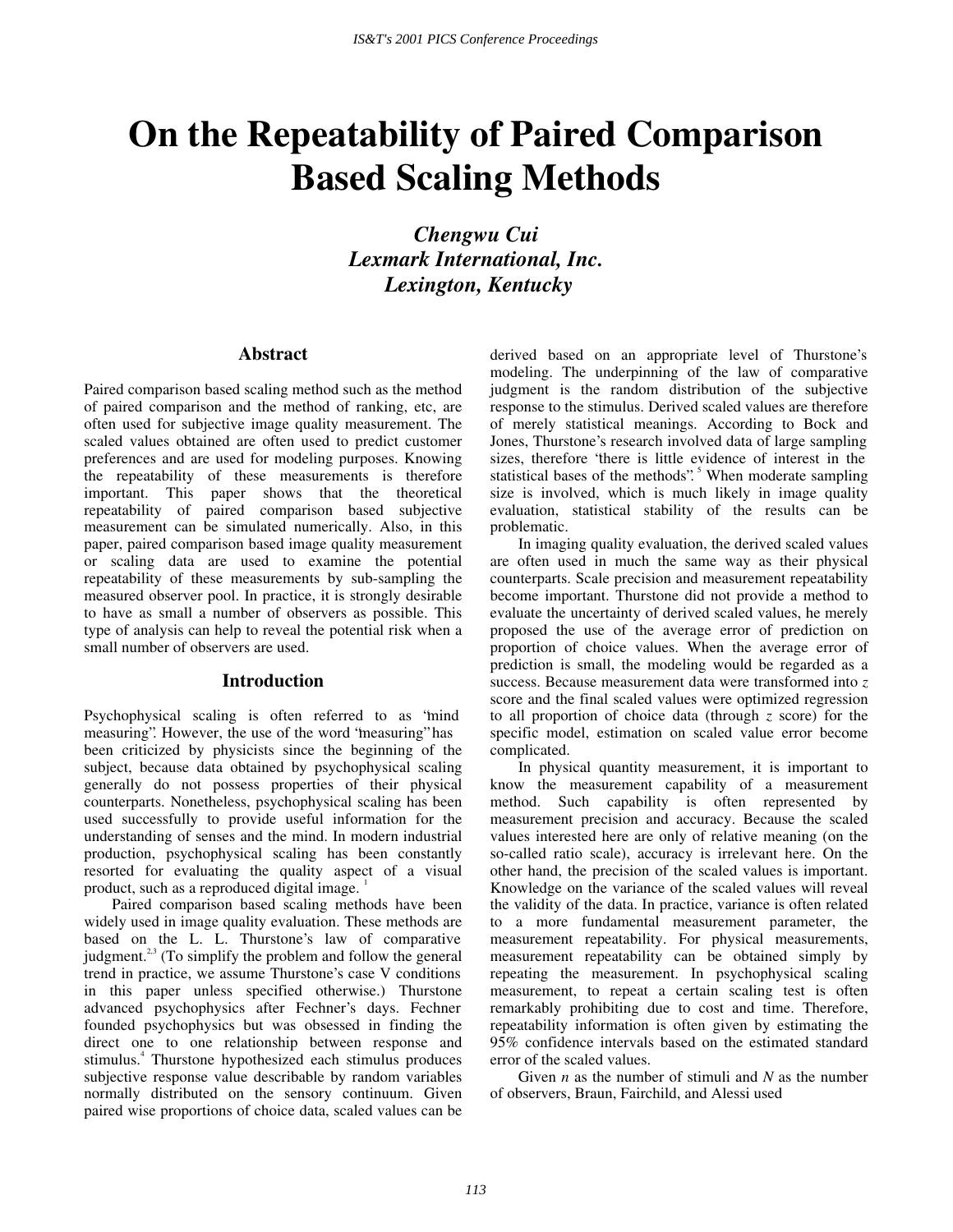$$
\sigma = \sqrt{\frac{1}{2(n-1)N}}
$$
 (1)

as the estimate of standard error of the scaled values.<sup>6</sup> Morovic used

$$
\sigma = \sqrt{\frac{1}{2N}}\tag{2}
$$

as the standard error estimate of his scaled values.<sup>7</sup> Because the variances are related to both the number of stimuli and the number of observers, Morovic's method therefore may overestimate the variance. According to Braun et. al.'s method, the number of stimuli will have the same effect on variance as the number of observers, which is unlikely given the way paired comparison data are obtained and modeled. Bock proposed the use a three-component scaled value model (true scaled value, individual difference, experimental noise) to analyze the variance in Thurstone's case V, and he suggested a formula to estimate the standard error of the scaled values,

$$
\sigma = \sqrt{\frac{2[1+\rho(n-2)]}{nN}}
$$
 (3)

based on statistical inference and some statistical assumptions.<sup>8</sup> His goal was to explain the often too small  $\chi^2$ values produced by Mosteller's method.<sup>9</sup> The coefficient ρ is used to account for correlation between choices made on two comparisons of a common stimulus or the replication effect of a specific stimulus. The value of  $\rho$  was proven to be between 0 and 1/3. In the simplest case, ρ can be set to 0, corresponding to the case of no replication effect, the standard error is given by

$$
\sigma = \sqrt{\frac{2}{nN}}
$$
 (4)

When  $\rho$  takes the largest value of  $1/3$ , the standard error is given by

$$
\sigma = \sqrt{\frac{2}{3} \frac{n+1}{n} \frac{1}{N}}
$$
 (5)

In the case of no replication effect, Bock's formula also implies that the number of stimuli and the number of observations have the same effect on variance. On the other hand, if the replication effect cannot be discounted, the number of stimuli effect reduces to  $\frac{n+1}{n}$ . When *n* becomes large, the number of stimuli will have little effect on variance. Bock's interesting evaluation deserves further verification.

There are alternative models to treat paired comparison data. The most well known model is the Bradley and Terry model.<sup>10</sup> Lately, Zhou and Cui proposed a maximum likelihood format of Thurstone's model.<sup>11</sup> Both these models are solvable through generalized linear methods that are often readily available in statistical and math software packages. These numerical methods normally provide variance information on the scaled values. Scaled value

variance obtained in such a fashion reflects the tolerance of the fit to the proportion of choice data. Whether variance obtained in this way is equivalent to the true scaled value variance propagated from variance on measured proportions of choice is not clear. Further, for small numbers of observers as often desirable and used in industrial image quality evaluation, statistical inference can become unreliable. Because all models that were used for paired comparison based scaling essentially deal with the same information, the relative variance should all reflect the uncertainty of the scaled values that are derived from the original paired comparison data.

In this paper, we attempt to investigate the variance of the scaled values based on the Thurstone model by computer simulation. In reality, procedural and test condition errors can also give problems that can even invalidate some fundamental modeling assumptions. We further use a set of actual measurement data to examine measurement repeatability in hope to gain more insight into the capability of the paired comparison based scaling methods for practical image quality assessment.

## **Standard Error Estimation By Simulation**

Given two physically identical images, when they are compared against each other in a paired comparison test, the chances of which one being chosen over the other shall be 50%. That is true only on the condition of a relative large number of observers. When the number of observers is small, say if only ten observers participated, if two observers chose one over the other while eight observers chose the opposite, the outcome can be perfectly normal, similar to the case when we toss a coin ten times. The outcome of this process follows the binomial distribution. For a set of assumed scaled values, each representing a stimulus or a sample image, when pair compared, the probability of one being chosen over the other for a specific pair combination can be computed. If all the probability values of all possible pairs are used to compute scaled values, we shall get back to the same scaled values because the process should be mathematically invertible. The key step of the simulation is to introduce random experimental proportion of choice errors. Given a probability value, the sampling size, and the number of trials, potential outcomes can be simulated with a random number generator. With these potential "noise added" probability or proportion of choice value, we can compute the scaled values. These scaled values will be slightly different from the originally assumed scaled values. Repetition of the simulation process for sufficient times should provide the variances of the scaled values. The flowchart for the simulation is given in Fig. 1. For further details, see Reference 12.

Because conversion of the proportion of choice to z score (normal deviate) becomes numerically unstable when it approaches 0% or 100%, simulated proportion of choice values close to 0% or 100% produce large z score fluctuation, which causes large scaled value errors. Therefore, the simulation is sensitive to the scaled value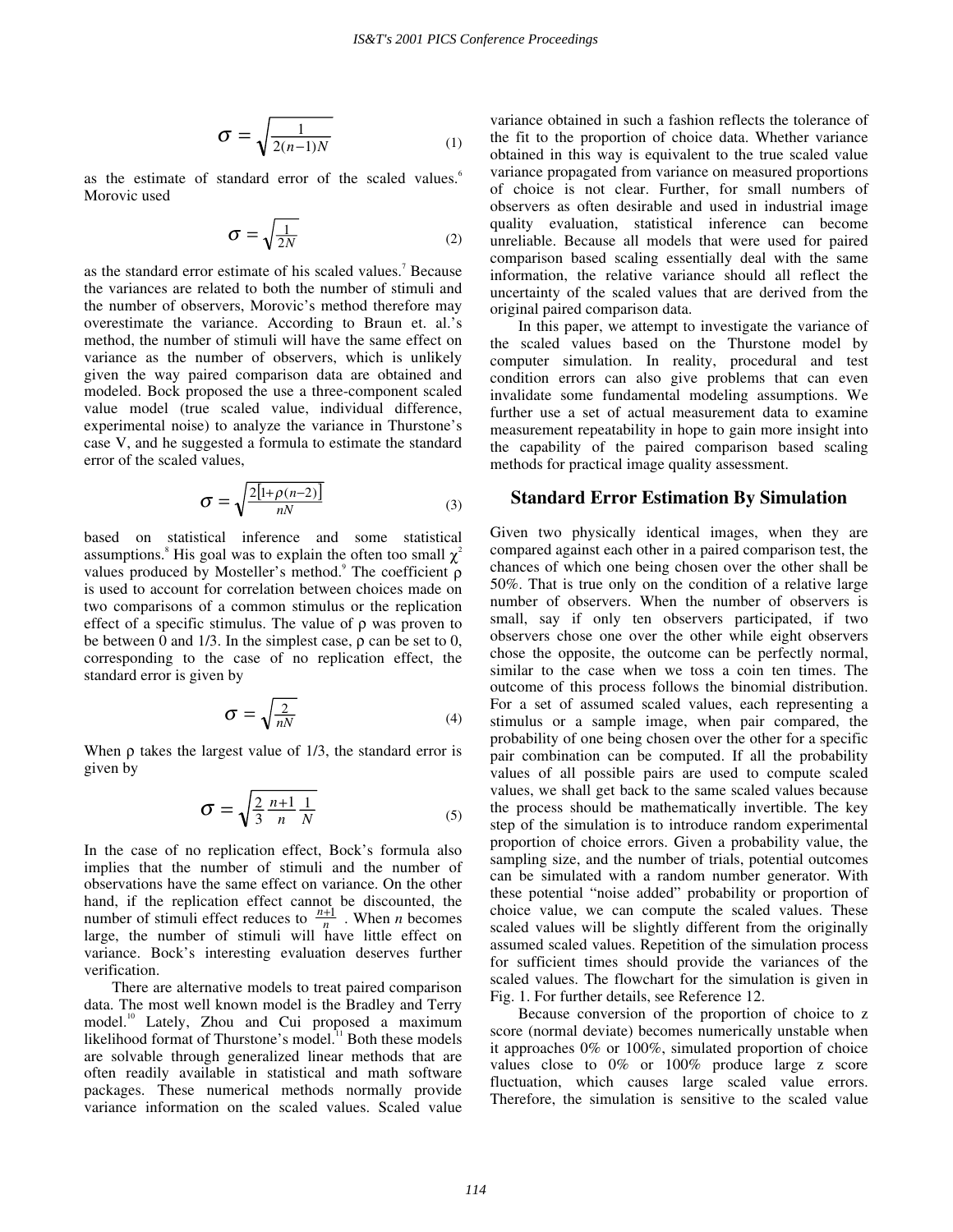range assumed. Using the case of 5 stimuli and 50 observers as example, Fig. 2 shows the dependency of standard error by simulation on the range of scaled values.



*Figure 1. Simulation flowchart.* 



*Figure 2. Dependency of the standard error on range of the scaled values assumed for the case of* n=5 *and* N=50*.* 

If a maximum scaled value range of 3 is used, it corresponds to a highest proportion of choice value of 99.9%. The simulated variances can be considered as assuming the worst-case scenario. For example, for three reproduced images, one of the images is clearly separable from the other two on a statistical level as high as 99.9%. The simulated standard errors for such a stimulus range can be fitted by,

$$
\sigma(n,N) = \frac{1.85}{N^{0.42}(n-1)^{0.5}} \frac{n+1}{n}
$$
 (6)

again, *n* is the number of stimuli and *N* is the number of observers. For a more realistic scaled value range, the simulation was also done for a maximum scaled value of 2 when the number of stimuli is equal or higher than 5; when the stimuli number is less than 5, the maximum scaled value was determined by 0.5 multiplied by the number of stimuli. A scaled value difference of 2 corresponds to a highest proportion of choice value of 97.7%. The simulated standard errors for such a scaled value range is shown in Fig. 3.



*Figure 3. Simulated standard errors for various combinations of number of stimuli and number of observers, and the corresponding fits.* 

Again, the standard errors can be fitted by

$$
\sigma(n,N) = \frac{2.5}{N^{0.46}n^{0.61}},\tag{7}
$$

which is also shown in Fig. 3.

The result can be compared with those published. Fig. 4 shows the standard error as a function of *N* when  $n=5$ . Fig. 5 shows the standard error as a function of *n* when *N=30*.

#### **Examination of Measurement Data**

The above simulation assumes only random sampling errors. Still, it reveals that when the number of observers and the number of stimuli are small, scaled values based on paired comparison modeling can have large errors. In practice, there is often an array of other potential test error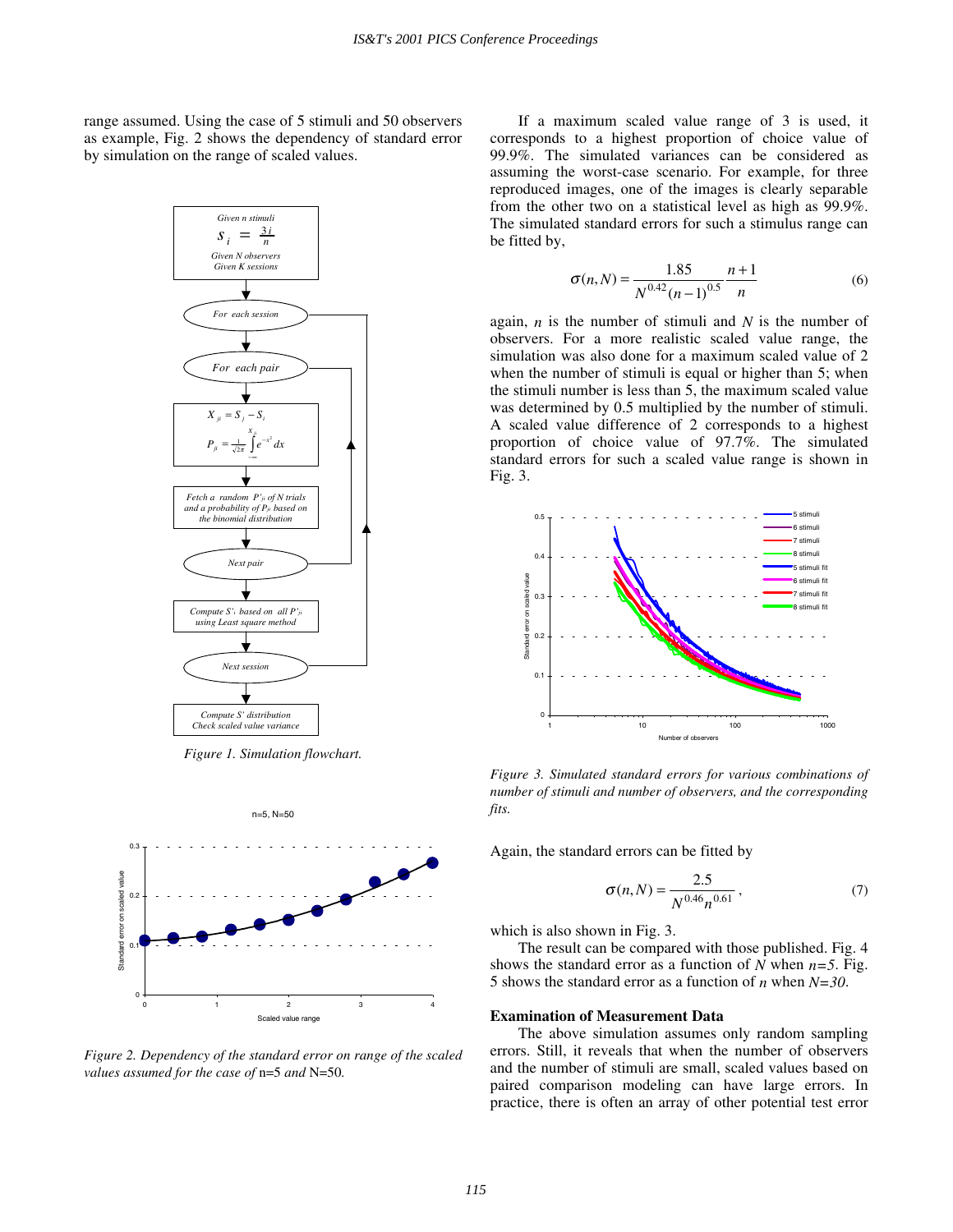sources, typical when surveying human subjects, will further worsen the scale precision. It is difficult, if not impossible, to narrow down and to quantify all these errors. Because the law of comparative judgment assumes "constant" inherent discriminal dispersions, the scaled values will be relative to the discriminal dispersions. In reality, the discriminal process may not have a stable distribution due to some of these unaccounted errors. For example, the outcome of the comparison of a pair of color image samples may change due to emotional changes within a single individual; we therefore may not have a stable discriminal dispersion distribution. Consequently, any modeling will likely to fail. Errors of such nature cannot be simulated easily. Here we will examine a real set of paired comparison data in hope to gain some insight of the derived scale precision or the repeatability of such methods when used for image quality assessment.



*Figure 4. Comparison of estimated standard errors as a function of the number of observers for a set of five stimuli.* 



*Figure 5. Comparison of estimated standard errors on scaled values as a function of number of stimuli with thirty observers.* 

The data used here are test results on printed image color quality. Three images ("people", "places", and "things") were printed using five different color mapping algorithms. Seventy-eight observers participated in the paired comparison test. A comparison table was obtained on each observer for each image. In total, 78 tables were obtained for each image. Details on the test can be found in Reference 13. Scaled values can be computed based on these data following a specific paired comparison model, variance on the scaled values due to random sampling error can be simulated following the simulation method given above.<sup>12</sup> Alternatively, the standard error can be estimated by Equation 7.

Because the test goal was to evaluate the color algorithm preference, it can be expected that there might be age, gender, and even cultural differences in color reproduction preference. We will assume that the data are representative of a certain population and sub-sample the 78 observers to examine the scaled values computed based on the smaller samples.

The paired comparison data for each image was stored in 78 copies of paired comparison tally table, one for each observer. The software used to calculate the scaled values could be fed as many copies of the tally table as desired. For a specific sub-sampling size, e.g. a size of 10, the software was modified to randomly take 10 tally tables out of 78 to re-compute the scaled values, simulating that the test was done with the 10 of the 78 observers. Such random sampling was repeated for 300 times and a distribution of the scaled values were obtained. The scaled value distribution for the sub-sampling size of 10, 20, and 30 for the "people" image is shown in Fig. 6, 7, and 8, respectively.

The sub-sampling was done for the other two images. Table 1 shows the average standard deviation for each subsampling size and image combination.

**Table 1. Average standard deviations of the scaled values calculated based on sub-sampling the 78 observers.** 

| Sub-<br>sample<br><b>Size</b> | People | <b>Places</b> | Things | Eq. 7 |
|-------------------------------|--------|---------------|--------|-------|
| 10                            | 0.35   | 0.33          | 0.37   | 0.32  |
| 20                            | 0.26   | 0.22          | 0.25   | 0.24  |
| 30                            | 0.19   | 0.17          | 0.19   | 0.20  |



*Figure 6. Distributions of scaled values calculated based on a sub-sampling size of 10 out of the 78 observers for the "people" image.*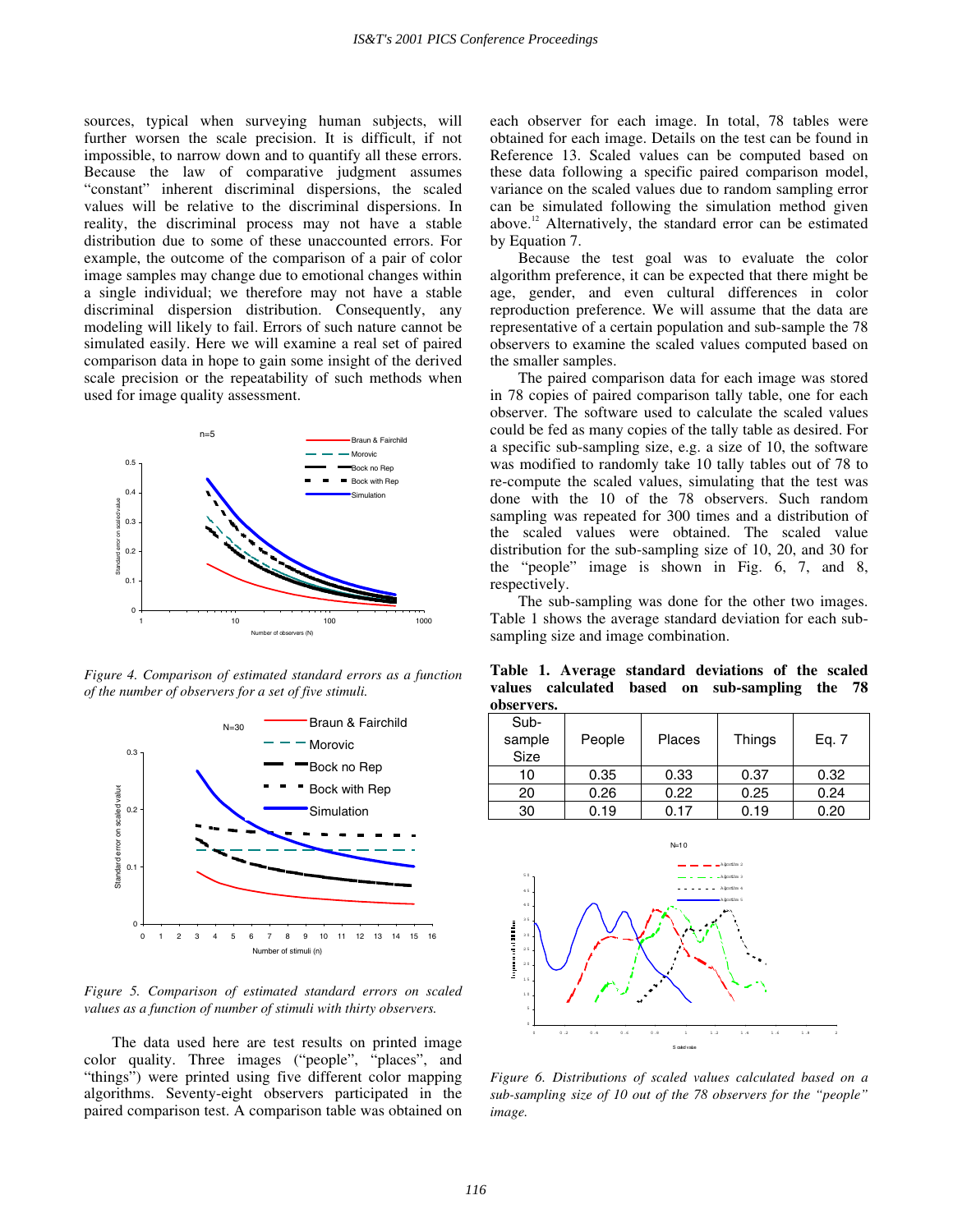

*Figure 7. Distributions of scaled values calculated based on a sub-sampling size of 20 out of the 78 observers for the "people" image.* 



*Figure 8. Distributions of scaled values calculated based on a sub-sampling size of 30 out of the 78 observers for the "people" image.* 

## **Discussion**

The computer simulation provides an effective method for estimating the measurement errors of paired comparison based scaling methods. Fig. 4 and 5 prove that some oftenused methods for estimating scaled value variance sometimes tend to under-estimate the errors. The errors of scaled values depend on the maximum scaled value difference because the large z fluctuation at the two extreme proportion of choices regions. For a reasonable maximum scaled value difference of 2, Eq. 7 can provide a good representation of the standard error for a certain number of observer and a certain number of stimuli.

Figure 6 shows the dramatic variation on the scaled values caused by using different groups of observers 10 at a time with real test data. The variation magnitude shown are consistent with that predicted by the simulation although the variation distribution can hardly be regarded as "normal". As can be expected, the variations become smaller with lager sub-sampling sizes as shown in Fig. 7 and 8. The standard errors calculated with Eq. 7 are also included in Table 1. Because the sub-sampling was done to 78 observers, the degree of freedom drops when the subsampling size approaches 78. When the sub-sampling size is 78, there will be no variance for the sub-sampling. That is to say, the sub-sampling exhausts the "entire" population ( all 78 observers). Therefore, the standard errors obtained by sub-sampling shown as shown in Table 1 under-estimate the true scaled value errors if we consider the population of interest. The true scaled value errors should also include the sampling error originated by using only 78 observers to represent the interested population. Nonetheless, the example here shows, with real measurement data, the large potential risk of using a small number of observers.

Table 1 also shows that, at least for this set of data, image content did not seem to show large effect on errors although it might be that these color correction algorithms were already balanced and optimized for all three types of images.

## **Summary**

Variances or errors on scales derived by paired comparison based scaling methods were numerically simulated. The simulation results reveal the potential large errors when a small number of observers and a small number of stimuli are used. An error estimation equation was given based on the simulation results for a reasonable scaled value range. The equation can be used to help to determine the number of observers for designing paired comparison based scaling experiment. The results here also show that some methods used might have underestimated scale values erros. Examination with real image quality paired comparison data gave consistent results with the simulation and further shows the potential large errors when a small number of observers are used.

### **References**

- 1. Engeldrum, Peter G, Psychometric scaling, A toolkit for imaging system development, Imcotek press, 2000.
- 2. Thurstone, L. L, A law of comparative judgment, Psychophysical Review, 34, 273, 1927.
- 3. Torgerson, W. S, Theory and methods of scaling, John Wiley & Sons, Inc. 1958.
- 4. Boynton, R. M, Psychophysics, Chapter 6 in Optical Radiation Measurement, Vol. 5, Visual measurements., C. J. Bartlson and F. Grum Eds. Academic Press, Orlando, FL 32887, 1984.
- 5. Bock, R. D. and Jones, L. V, The Measurement and Prediction of Judgment and Choice, Holden-Day Inc., San Francisco, CA, 1968.
- 6. Braun, K. M, Fairchild, M. D, Alessi P. J, Viewing environments for cross media image comparison, Color Research and Application, Vol. 21, p 6-17, 1996.
- 7. Morovic, J, To Develop a Universal Gamut Mapping Algorithm, Ph. D. Thesis, University of Derby, 1998.